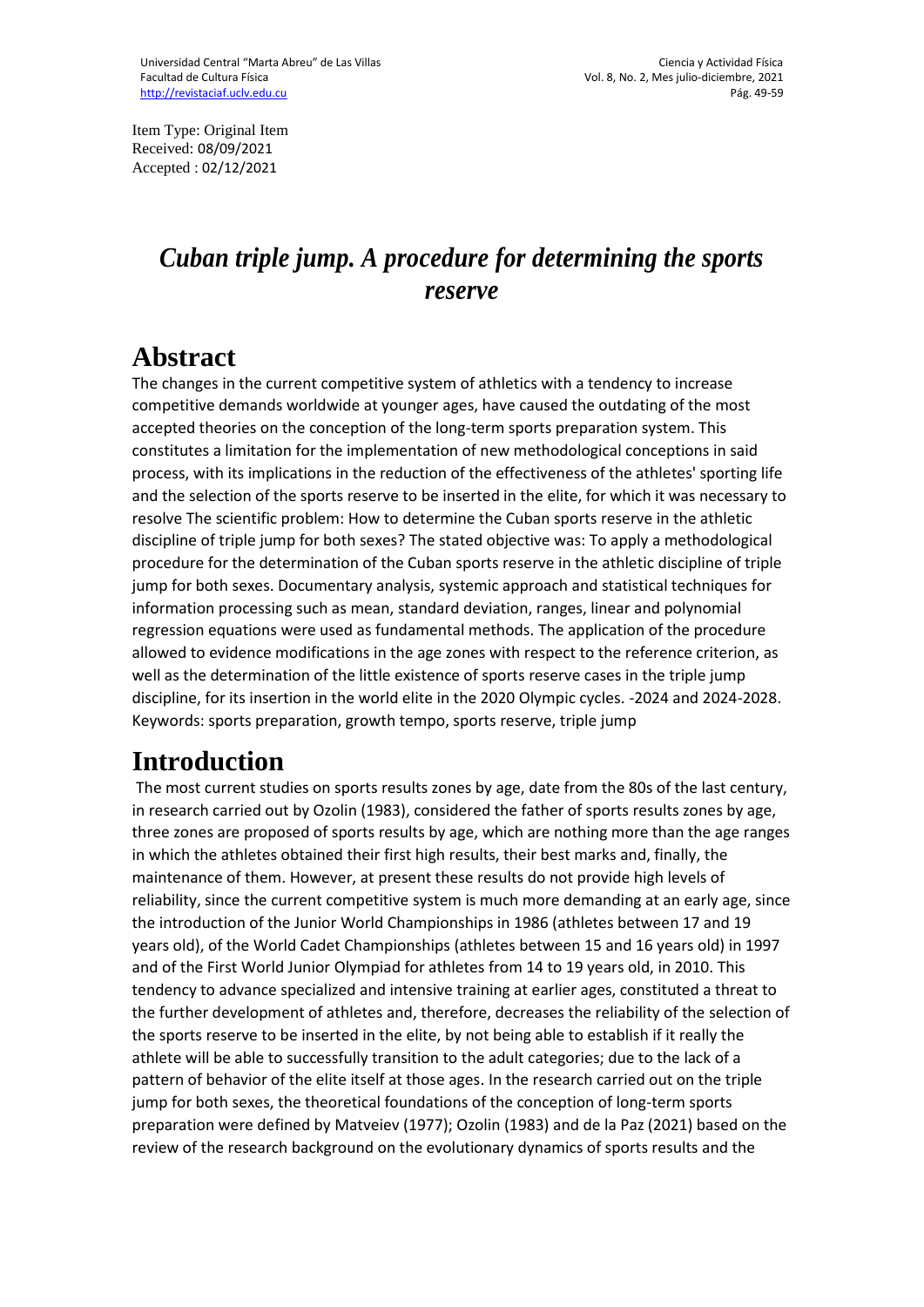areas of sports results by age in athletics. (Ozolin, 1983); (Siris, 1988) and (Forteza and Ramírez, 2017).

Within this global problem, it should be noted that Cuba has only achieved that three of its 33 medalist athletes in Cadet World Championships, later obtain Olympic medals or in Senior World Championships, which represents a 9.09% effectiveness in the transfer , a value that is below the world average in this indicator. This result shows that the Cuban athletics training system is inefficient compared to the rest of the countries that lead world athletics. (Mathews, 2019) It is interesting to know what general considerations exist in the world about what is the sports reserve for national athletics teams. But, except for the classified documents that existed in the former Union of Soviet Socialist Republics in the 1960s until the end of the 1980s, which included a whole series of methodological indications, based on physical and technical indicators, no other antecedents were located. In the empirical approach carried out through the study of documents, it was detected that, despite the fact that in the foundations of the conception of long-term preparation; it is specified that in order to include an athlete in the world elite, they need to have references of the level to which they want to reach, such as the progression of their results by age and the growth rate of their marks, in the current procedure for the determination and classification of the Cuban sports reserve, these indicators are not considered, since only physical aptitudes are taken into account, delimited in standardized tables and the average mark equivalent to the bronze medal of the last three world championships of the category, since sometimes it is requires a young athlete to make a mark that his body does not have sufficient biological maturity to perform.

After this, the athletes who had made this mark or higher for possible new entry (PNI) to the national team or fully evaluated as excellent in the national validation were selected, to be selected athletes with immediate perspective (API), and they are the ones who they are sent to the discipline or are considered a reserve, depending on their age and existing enrollment capacities at the "Giraldo Córdova Cardín" Higher School of Training for Athletes (ESFA). This denotes the lack of scientificity in the current procedure for determining the sports reserve in Cuban athletics; for the establishment of long-term sustainable training strategies and a more precise sports selection of those who have the skills to project themselves at the world level, which constituted the problematic situation to be solved in this investigation, delimiting as a scientific problem: How to determine the reserve Cuban sport in the athletic discipline of triple jump in both sexes?; assuming as objective of the investigation: To apply a methodological procedure for the determination of the Cuban sports reserve in the athletic discipline of triple jump in both sexes.

# **Materials and methods**

The methodological foundations for the treatment of the object of study were based on the conception of the study of growth tempos as a tool for determining the evolutionary dynamics of sports results (Zatsiorsky, 1989); (Maestre, 2021) the delimitation of the result areas by age. Ozolin (1983); cited by Siris (1988) and the most accepted procedures on the determination of the sports reserve by Utkin (1989), and Verjoshanski (2002). For the determination of the sports results zones of the world's elite athletes in the athletic discipline studied, the following was applied as a fundamental scientific method:  $\vert$  Systemic approach: In the elaboration of the procedure for updating the sports performance zones by age and the determination of the sports reserve. Documentary analysis: It allowed the compilation of data generated per year (2005-2020) from the rankings and yearbooks of the International Federation of Amateur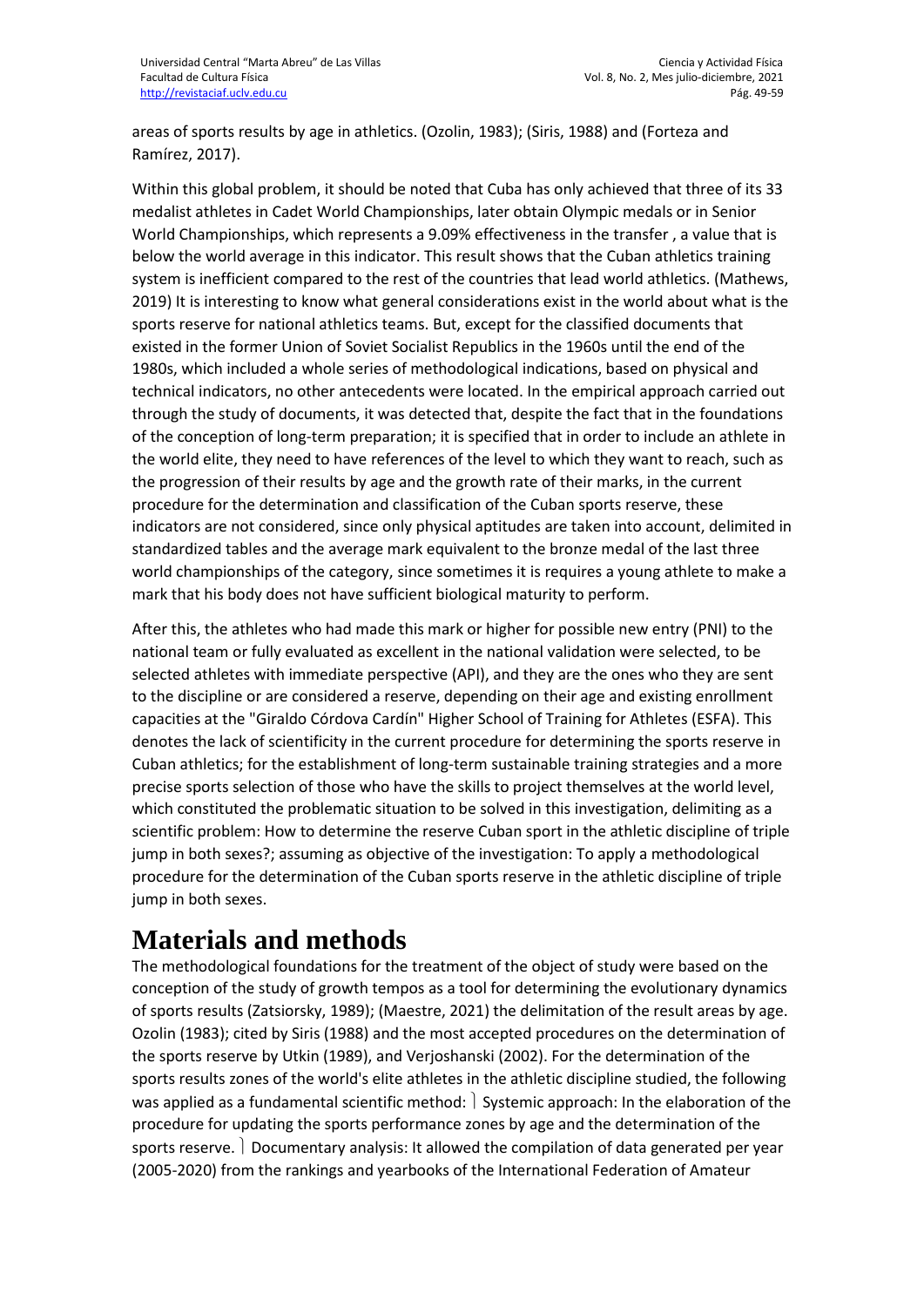Athletics, currently World Athletics (IAAF/WA) as official documents, and the basis for the preparation of the chronology of sports results by age of the athletic discipline studied. Arithmetic Mean or Average: This measure of central tendency was used to determine the evaluation ranges by age from the world elite, and the percentage growth times of the sports results of the athletes by age.  $\vert$  Standard deviation: This dispersion measure was used to elaborate the evaluation ranges by age with the relationship between mean and standard deviation. Range: Measure of dispersion that indicates the difference between the highest and lowest values of the distribution.  $\vert$  Statistical criterial: For the elaboration of the evaluation instrument (Range of behavior of the results) (Zatsiorsky, 1989). I Linear and polynomial regression equations: To determine the behavior of the evolutionary indicators of sports results and growth tempos.

The previous study carried out on the procedure for the selection and classification of the Cuban sports reserve in athletics was carried out by reviewing the normative documents of the Cuban Athletics Federation (FCA) and the National Athletics Commission (CNA) oriented to the determination of what are the steps that integrate it and the criteria for the selection of the immediate perspective athletes (API) and the possible athletes new entry to the national team (PNI). The graphic representation of the polynomial equations allowed the delimitation of the three areas of sports results by age for their subsequent contrast with the results of Ozolin's research (1983), and its corresponding update in the athletic discipline of triple jump. Once the characteristics of the acting procedure were determined and critically assessed, the new procedure was designed. This procedure was structured in 11 steps, which made it possible to determine the Cuban sports reserve in the triple jump athletic discipline for both sexes, to be inserted into the elite performance level in the 2020-2024 and 2024-2028 Olympic cycles. They are explained below: 1. Selection of the first 50 athletes by the international ranking from 2005 to 2020 of the WA triple jump. 2. Filter and remove duplicates. 3. Find the average of the mark corresponding to the 20th place in each of the years studied. 4. Intentional sampling, keeping the athletes who made the average mark 20 or better, at least once and who had a result in at least 3 years in their entire sports career. 5. Preparation of a table with the results of the athletes by age. 6. Determination of the average results by age of all athletes. 7. Determination of the variation of athletes' marks by age. 8. Determination of average growth tempos by age. 9. Preparation of an evaluative scale of the brands by age and their evolutionary dynamics. 10. Selection of the athletes of the discipline born from the year 2000 with the condition that they appear in the national ranking in the period 2016 – 2020 at least once. 11. Evaluation of said athletes according to the evaluative scale made in step 9.

As a result of the first two steps of the procedure designed to solve the previous insufficiencies, primary data of 1600 athletes, equivalent to the population, were collected and duplicates were filtered and eliminated in a Microsoft Excel-2013 Spreadsheet. (Matthews, 2019) From the application of the third and fourth steps of the procedure, the sample group, reference pattern of sports results, was made up of 140 athletes who met this condition in at least one of the years of the period for each of the sexes. in the discipline studied; and of which 116 were selected, whose individual chronology of results by age could be located, with at least three results by age in their entire sports career. The determination of the statisticians of the behavior of the sports result by age in the athletic discipline studied as part of the application of the fifth to the seventh step of the procedure, made it possible to determine their evolutionary dynamics by calculating the regression equation that best correspondence showed with the conduct of sports results. Subsequently, and as the eighth step, the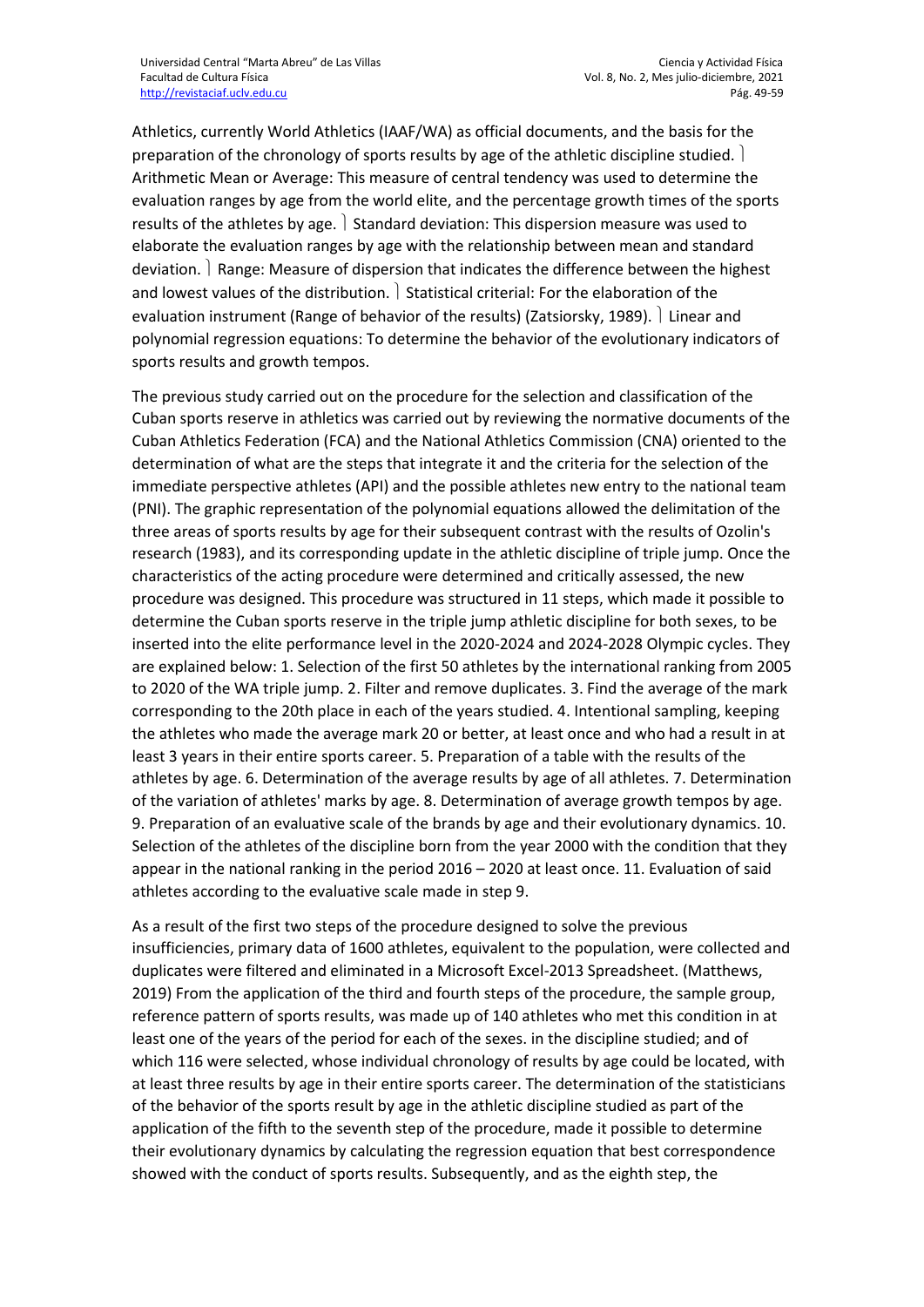percentage growth times of the sports result were found. These allowed to calculate how much the sports result increases or not, from one age to another consecutively. In part of the ninth step, an evaluative scale was made, with respect to the marks by age and their evolutionary dynamics, in order to have a criterion of what a successful or desired performance is at each age. For the execution of the tenth step of the procedure, Cuban athletes born after 2000 (turning 16 years old in 2016 as the closing of the school category and the 2012-2016 Olympic cycle) were selected. In order to resolve the deficiencies detected in the current procedure For the determination of the Cuban sports reserve and as part of the last step of the proposed methodological procedure, two conditions were proposed for the classification of athletes as API or PNI as appropriate, taking into consideration the evaluation through the evaluative ranges of the sports result by age and through the times of growth of the sporting result.

#### Condition 1:

- If the sports result evaluated from high average upwards between 16 and 19 years old, then it can be considered API - If the sports result evaluated from a high average upwards from 20 years, then it can be considered PNI

Condition 2:  $-$  If the growth tempo is between  $+/-$  the deviation of the average annual growth between 16-17 years, up to and between 18-19 years, then it can be considered API.  $-$  If the growth tempo is between +/- the deviation of the average annual growth from 19-20 years, then it can be considered PNI. As a result of the application of the eleventh step of the procedure, the sports results were located in the national rankings from 2015 to 2020, of the athletes born from 2000 for each sex of the discipline studied, and each one of their results was evaluated from of its location within the sports result ranges elaborated from the criterial statistician, considering the six evaluative ranges proposed by Zatsiorsky (1989): Very high, high, high average, low average, low and very low. Results and Discussion Determination of their evolutionary dynamics by calculating the regression equation that showed the best correspondence with the behavior of sports results (a polynomial), which appears endorsed in Table 1.

Table 1. Polynomial regression equation that expresses the evolutionary dynamics of the sports results by age of the world elite in both sexes for the discipline studied.

| Triple Jump          | Evolutionary dynamics of sports results |
|----------------------|-----------------------------------------|
| Male and female sex. | $y = -0.0046x^2 + 0.2581x + 3.1864$     |

Fountain: *Tamayo,* A. y Martínez, D. (2021)

Table 2 shows the results of the delimitation of the three areas of sports results by updated ages in each of the sexes, of the athletic discipline studied and their contrast with the results of Ozolin's research (1983).

Table 2. Results of the update of sports results by age with respect to Ozolin's research (1983).

| 20ne of optimal possibilities<br><b>First Greatest Hits Zone</b><br>High Results Zone |
|---------------------------------------------------------------------------------------|
|---------------------------------------------------------------------------------------|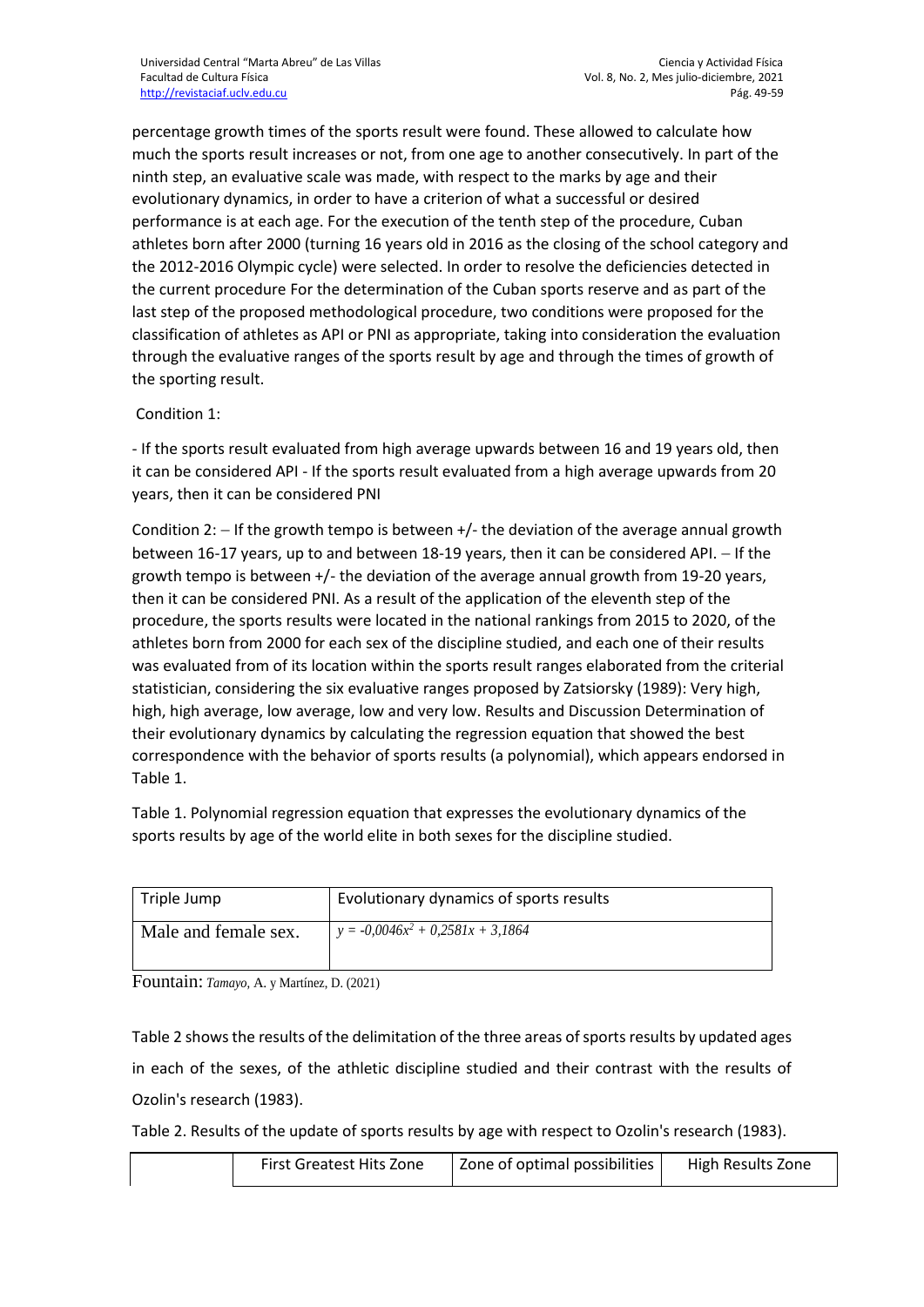| <b>Triple Jump</b> | Ozolin | Actualiz. | Ozolin    | Actualiz. | Ozolin    | Actualiz. |
|--------------------|--------|-----------|-----------|-----------|-----------|-----------|
| male sex           | 19-21  | $20 - 22$ | $22 - 24$ | $23 - 26$ | $25 - 27$ | 28-31     |
| female sex         | 18-21  | 19-22     | $21 - 24$ | $23 - 26$ | $23 - 25$ | $27 - 31$ |

The results obtained allow to determine the following regularities:  $\clubsuit$  The sports results zones by age were updated in the athletic discipline studied, showing changes in the ages included in each of them, with a tendency to increase the range of total amplitude.  $\clubsuit$  The results of the processing applied so far do not confirm the hypothesis that the increase in high-level skills at earlier ages causes an advancement of sports performance.  $\clubsuit$  Regarding the number of years to achieve the greatest result since the first great successes are achieved, it was detected that it increases in a range greater than that proposed by Ozolin (1983), approximately in two years. The results of the determination of the growth times of the sports result by age in the discipline studied are shown in Table 3, corresponding to the ninth step of the procedure.

Table 3. Linear regression equations that express the dynamics of the growth tempo of the sports results by age of the world elite in the discipline studied.

| Triple Jump          | Evolutionary dynamics of sports results |
|----------------------|-----------------------------------------|
| Male and female sex. | $y = 0,2037x + 5,7358$                  |

Fountain: *Tamayo,* A. y Martínez, D. (2021)

The application of the tenth step of the procedure allowed the preparation of the sample group of Cuban athletes in both sexes who met the established conditions, equivalent to 36 athletes in the totality, of both sexes, of the discipline studied. As a result of the application of the eleventh step of the procedure, the sports results were located in the national rankings from 2015 to 2020, of the 36 athletes born since 2000 for each sex of the discipline studied, and each of their results was evaluated from of its location within the sports result ranges elaborated from the criterial statistician, considering the six evaluative ranges proposed by Zatsiorsky (1989). The result of this processing allowed conclusions to be reached for each sex studied. Subsequently, the growth times of the sports results of the 36 Cuban athletes of both sexes, in the discipline studied, were processed for the study of compliance with the second condition. As a discussion, the results allowed to determine the growth tempos between the ages: 16-17 years, 17-18 years, 18-19 years and 19-20 years, provided that they had support from the criterial statistician previously prepared with the data from the world elite. Table 4 shows the results of the analysis of both conditions of the discipline studied.

Table 4. Results of the determination of the sports reserve in the triple jump discipline in both sexes.

| Discipline         | Compliance with conditions                                                    |
|--------------------|-------------------------------------------------------------------------------|
| <b>Triple Jump</b> | The application of the procedure made it possible to determine that Cuba      |
| male sex           | currently has 2 male athletes, to be considered a sports reserve and inserted |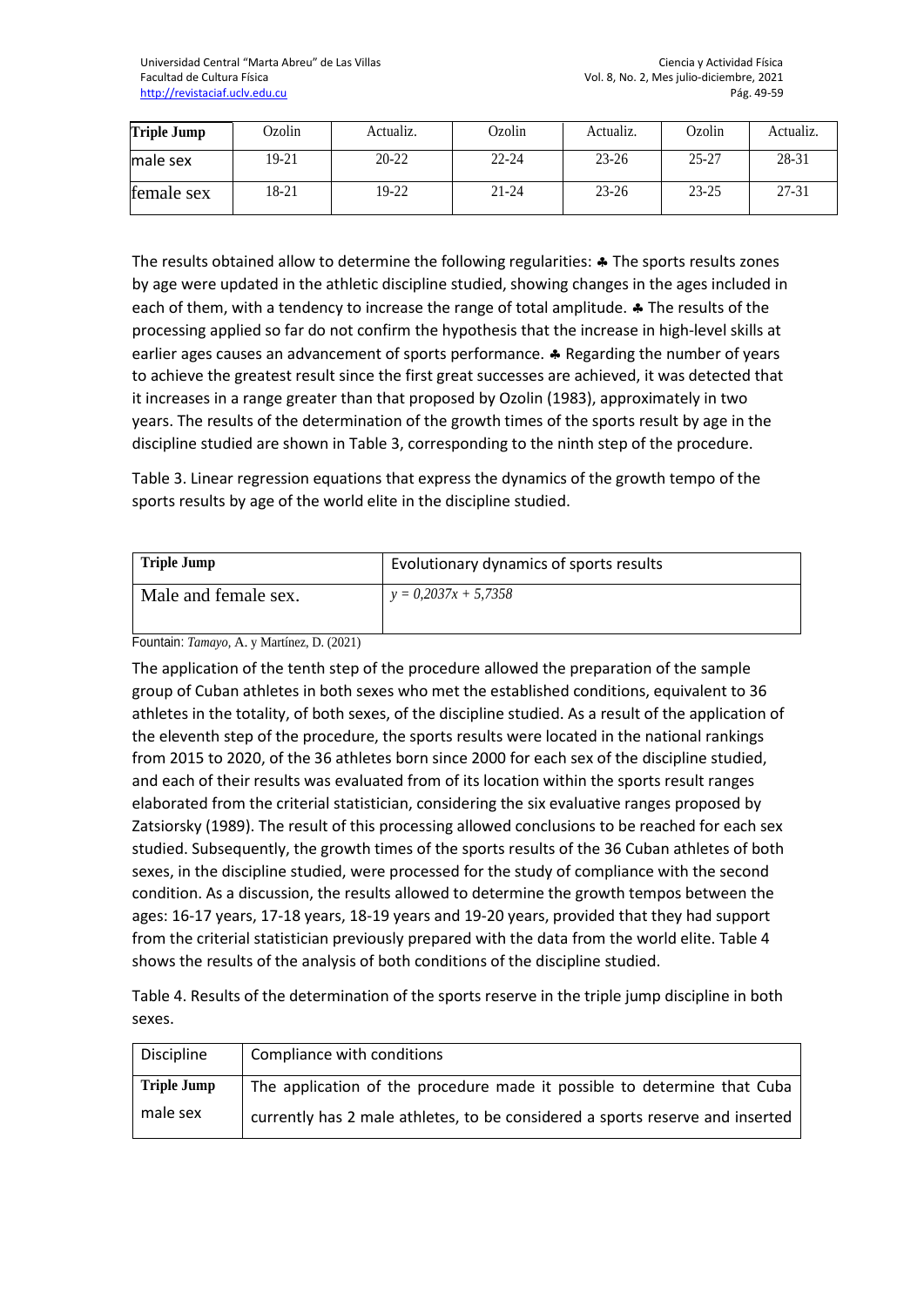|                    | into the international competitive level for the 2020-2024 and 2024-2028       |
|--------------------|--------------------------------------------------------------------------------|
|                    | Olympic cycles.                                                                |
| <b>Triple Jump</b> | The application of the procedure made it possible to determine that Cuba       |
| female sex         | currently has 1 female athlete, to be considered a sports reserve and inserted |
|                    | into the international competitive level for the 2020-2024 and 2024-2028       |
|                    | Olympic cycles.                                                                |

Fountain:Martínez y Tamayo (2021)

The study on the acting procedure allowed to determine that this is based on the sports result, which implies that coaches and athletes are going to go out to look for that result at all costs, without a regulation determined by the logic of individual biological growth and development. and on the other hand, it does not recognize to what extent changes in performance from one age to another should be promoted, as a guarantee of sustainability.

## **Conclusions**

The study of the theoretical and methodological references that support the process of longterm sports preparation in athletics, allowed to determine references of successful behavior from the reference data provided by world elite athletes of both sexes and that require continuous updating. in accordance with the characteristics of the current competitive system. The procedure proposed for updating the sports results zones by age, in the studied discipline of the triple jump for both sexes, allowed the readjustment of the criteria established by Ozolin in 1983. The application of the procedure made it possible to determine that Cuba currently has three athletes in the triple jump discipline, both sexes, who can be considered a sports reserve to be inserted in the international competitive level in the 2020-2024 and 2024-2028 Olympic cycles.

#### **References From**

Peace Arencibia, L. (2021). A new dimension in the work Fundamentals of Sports Training, by Matveiev. Action Magazine, 17. Forteza, A. & Ramirez, E. (2017). Theory, methodology and training planning: From the orthodox to the contemporary. Seville: Wanceulen Editorial. Master Castilla, D. (2021). Approach to the biological objective of sports training. Olympia Scientific Journal, 18, 102-110. Martinez Fernandez, D. (2021). Methodological procedure for the determination of the Cuban sports reserve in the athletic discipline of triple jump, female. (Undergraduate thesis). UCCFD Manuel Fajardo, Havana, CU Matthews, P. (2019). The International Track and Field Annual – The Association of Track and Field Statisticians. Manchester: SportsBooks Publisher. Matveiev, L.P. (1977). Fundamentals of sports training.